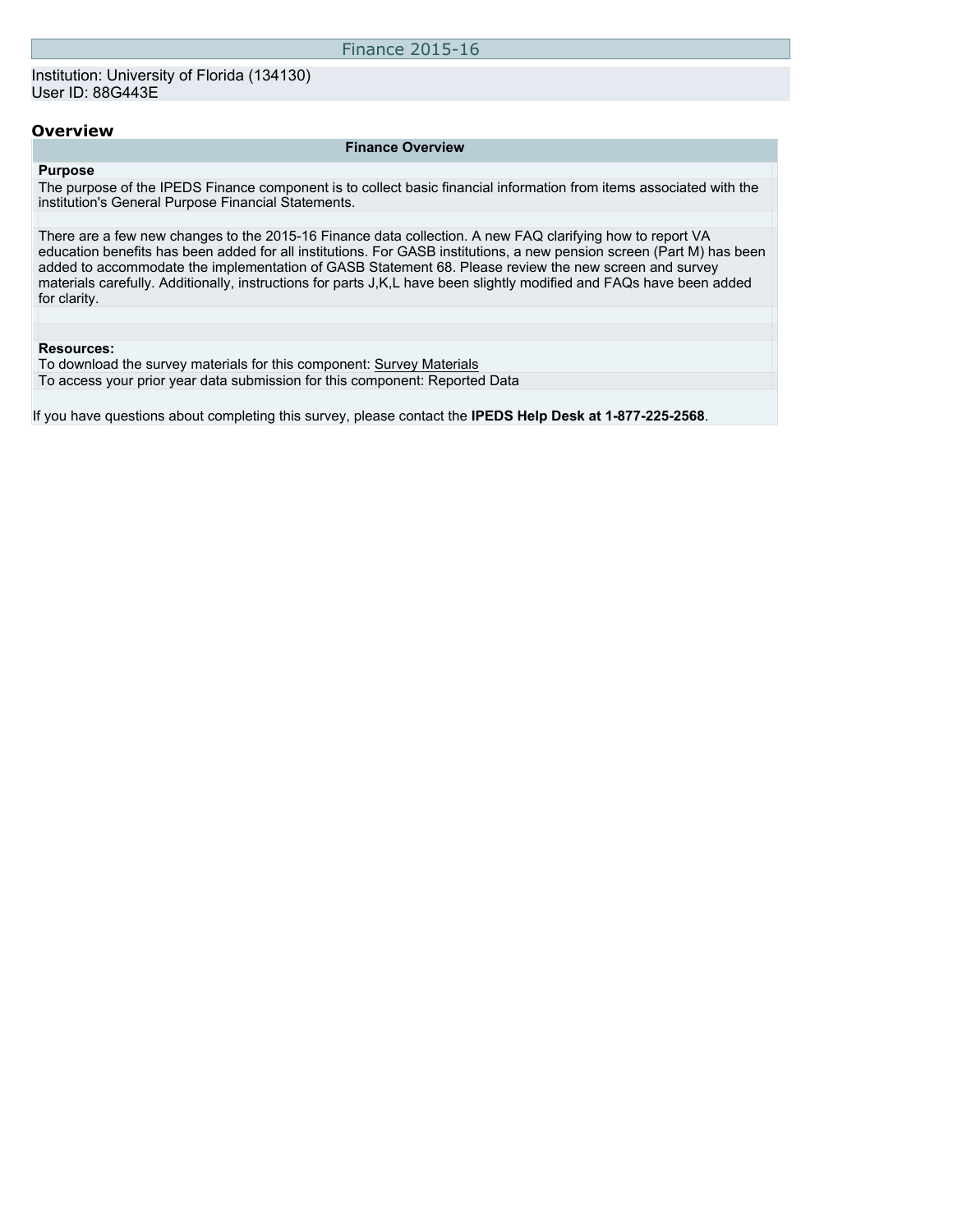### **Finance - Public institutions**

### **Reporting Standard**

**Please indicate which reporting standards are used to prepare your financial statements:** GASB (Governmental Accounting Standards Board), using standards of GASB 34 & 35

FASB (Financial Accounting Standards Board)

**Please consult your business officer for the correct response before saving this screen.** Your response to this question will determine the forms you will receive for reporting finance data.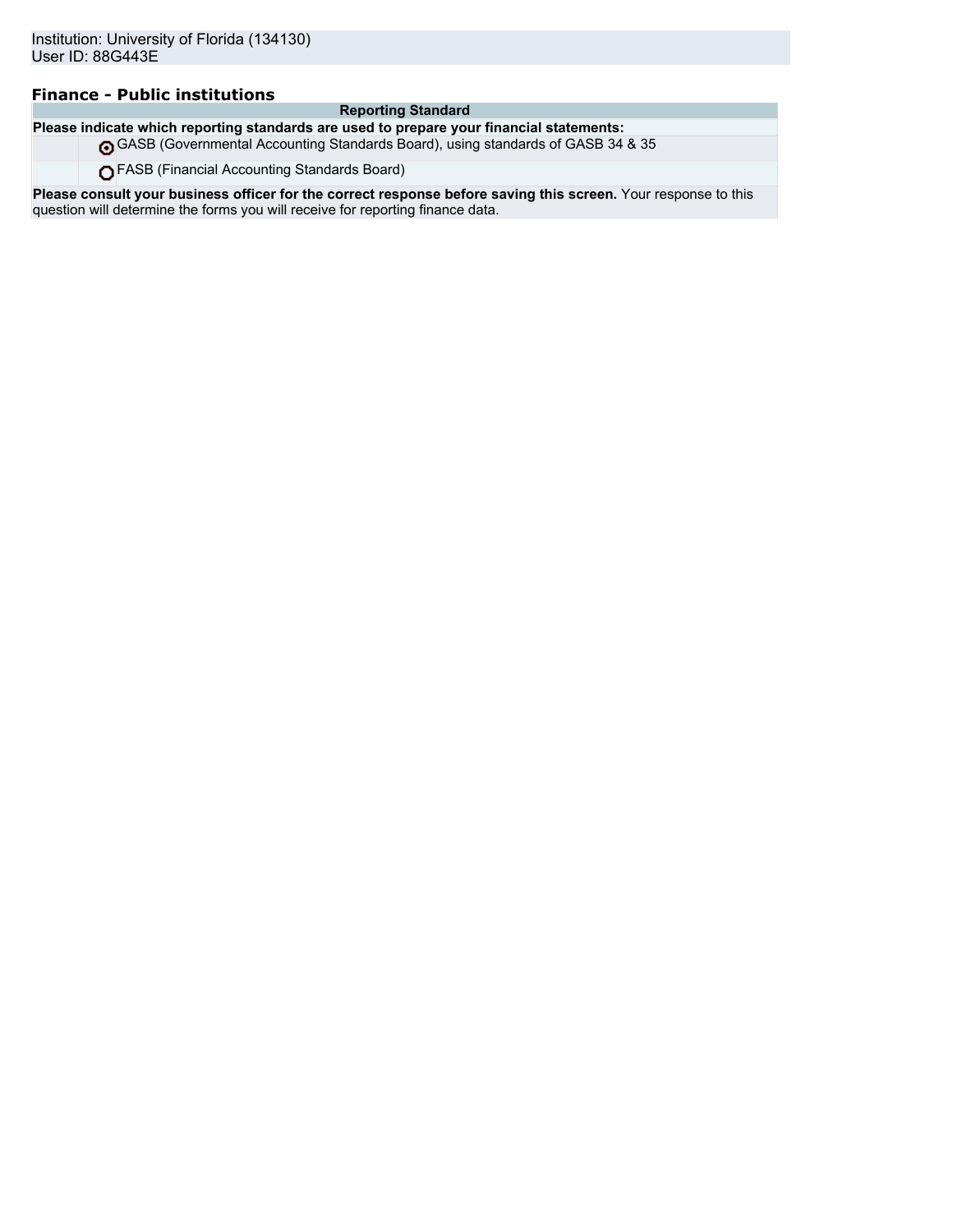| <b>Finance - Public institutions</b>               |                                           |                                                                                                                                                                                                                                                                                                                                                                                                                                                                                                                                                                                                                                                                                                                       |
|----------------------------------------------------|-------------------------------------------|-----------------------------------------------------------------------------------------------------------------------------------------------------------------------------------------------------------------------------------------------------------------------------------------------------------------------------------------------------------------------------------------------------------------------------------------------------------------------------------------------------------------------------------------------------------------------------------------------------------------------------------------------------------------------------------------------------------------------|
|                                                    |                                           |                                                                                                                                                                                                                                                                                                                                                                                                                                                                                                                                                                                                                                                                                                                       |
|                                                    |                                           |                                                                                                                                                                                                                                                                                                                                                                                                                                                                                                                                                                                                                                                                                                                       |
|                                                    |                                           |                                                                                                                                                                                                                                                                                                                                                                                                                                                                                                                                                                                                                                                                                                                       |
|                                                    |                                           |                                                                                                                                                                                                                                                                                                                                                                                                                                                                                                                                                                                                                                                                                                                       |
| recent fiscal year ending before October 1, 2015.) |                                           |                                                                                                                                                                                                                                                                                                                                                                                                                                                                                                                                                                                                                                                                                                                       |
|                                                    | Month: $7$                                | Year: 2014                                                                                                                                                                                                                                                                                                                                                                                                                                                                                                                                                                                                                                                                                                            |
|                                                    | Month: $6$                                | Year: 2015                                                                                                                                                                                                                                                                                                                                                                                                                                                                                                                                                                                                                                                                                                            |
|                                                    |                                           |                                                                                                                                                                                                                                                                                                                                                                                                                                                                                                                                                                                                                                                                                                                       |
|                                                    |                                           |                                                                                                                                                                                                                                                                                                                                                                                                                                                                                                                                                                                                                                                                                                                       |
| Qualified<br>(Explain in<br>box below)             | ∩ Don't know<br>(Explain in<br>box below) |                                                                                                                                                                                                                                                                                                                                                                                                                                                                                                                                                                                                                                                                                                                       |
|                                                    |                                           | <b>General Information</b><br><b>GASB-Reporting Institutions (aligned form)</b><br>To the extent possible, the finance data requested in this report should be provided from your institution's audited<br>General Purpose Financial Statements (GPFS). Please refer to the instructions specific to each screen of the survey for<br>This report covers financial activities for the 12-month fiscal year: (The fiscal year reported should be the most<br>Did your institution receive an unqualified opinion on its General Purpose Financial Statements from your auditor for the<br>fiscal year noted above? (If your institution is audited only in combination with another entity, answer this question based |

### **3. Reporting Model**

GASB Statement No. 34 offers three alternative reporting models for special-purpose governments like colleges and universities. Which model is used by your institution?

| <b>Business Type Activities</b>                       |
|-------------------------------------------------------|
| Governmental Activities                               |
| Governmental Activities with Business-Type Activities |
|                                                       |

#### **4. Intercollegiate Athletics**

If your institution participates in intercollegiate athletics, are the expenses accounted for as auxiliary enterprises or treated as student services?

| Auxiliary enterprises                                                                                                          |  |
|--------------------------------------------------------------------------------------------------------------------------------|--|
| Student services                                                                                                               |  |
| Does not participate in intercollegiate athletics                                                                              |  |
| Other (specify in box below)                                                                                                   |  |
| 5. Endowment Assets<br>Does this institution or any of its foundations or other affiliated organizations own endowment assets? |  |

# **5. Endow**

No

**O**Yes - (report endowment assets)

#### **6. Pension**

Did your institution recognize additional (or decreased) pension expense, additional liability (or assets), or additional deferral related to the implementation of GASB Statement 68 for one or more defined benefit pension plans (either as a single employer, agent employer or cost-sharing multiple employer) in Fiscal Year 2015?

### O<sub>No</sub>

O  $\bullet$  Yes - (report additional (unfunded) pension information)

#### **You may use the space below to provide context for the data you've reported above.**

Intercollegiate Athletics activities reported under a separate legal entity affiliated with University of Florida.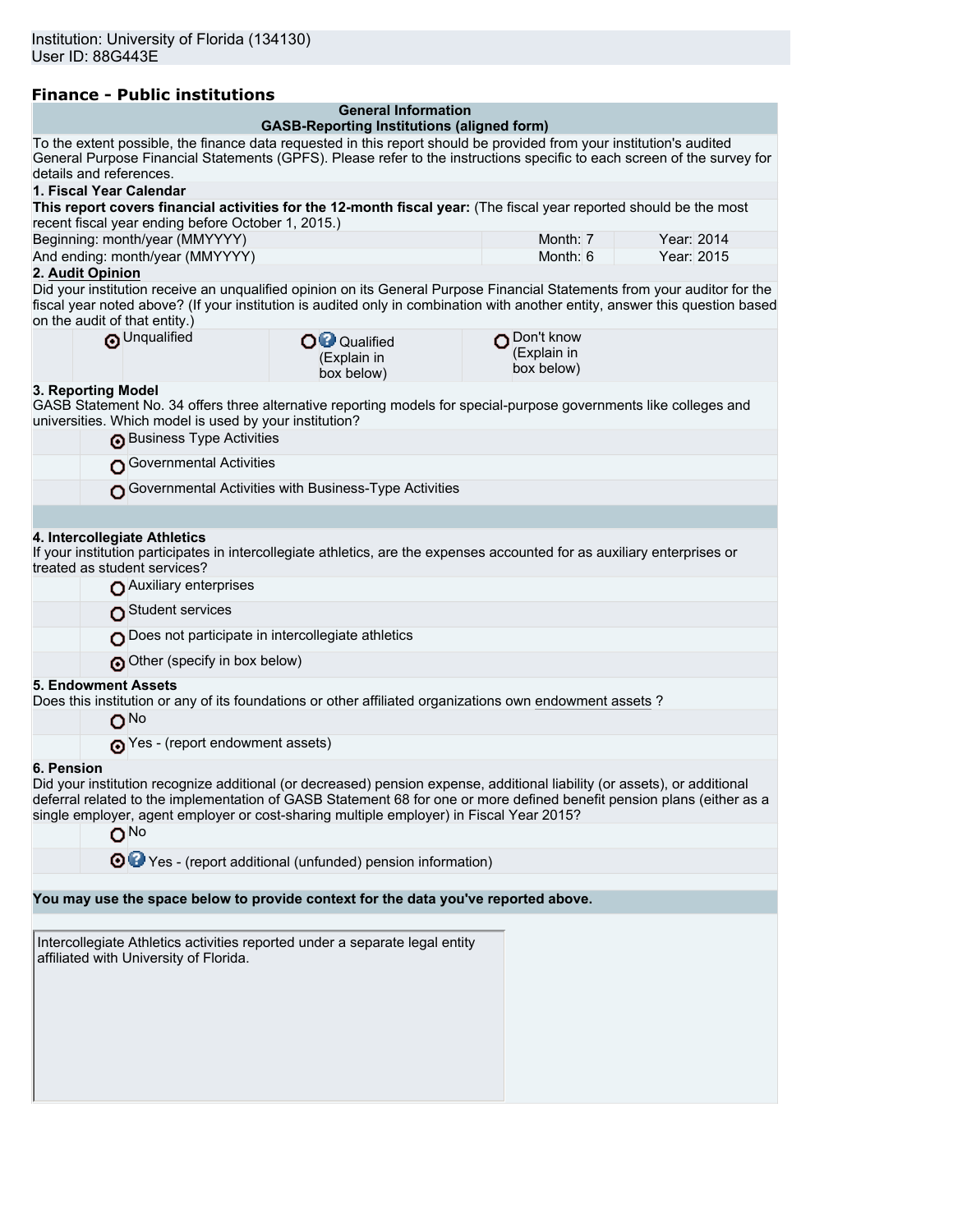### **Part A - Statement of Financial Position**

#### **Fiscal Year: July 1, 2014 - June 30, 2015 If your institution is a parent institution then the amounts reported in Parts A and D should include ALL of your child institutions**

| Line no. | <b>Current Assets</b>                           | Current year amount      | Prior year amount |
|----------|-------------------------------------------------|--------------------------|-------------------|
| 01       | <b>Total current assets</b>                     | 1,527,641,000            | 1,338,525,000     |
|          |                                                 |                          |                   |
|          | <b>Noncurrent Assets</b>                        |                          |                   |
| 31       | Depreciable capital assets, net of depreciation | 1,554,905,000            | 1,568,905,000     |
| 04       | Other noncurrent assets                         | 514,503,000              | 335,422,000       |
|          | CV=[A05-A31]                                    |                          |                   |
| 05       | Total noncurrent assets                         | 2,069,408,000            | 1,904,327,000     |
|          |                                                 |                          |                   |
| 06       | <b>Total assets</b>                             | 3,597,049,000            | 3,242,852,000     |
|          | $CV=(A01+A05)$                                  |                          |                   |
|          |                                                 |                          |                   |
|          | <b>Current Liabilities</b>                      |                          |                   |
| 07       | Long-term debt, current portion                 | 10,721,000               | 10,286,000        |
| 08       | Other current liabilities                       | 526,230,000              | 204,630,000       |
|          | $CV=(A09-A07)$                                  |                          |                   |
| 09       | <b>Total current liabilities</b>                | 536,951,000              | 214,916,000       |
|          |                                                 |                          |                   |
|          | Noncurrent Liabilities                          |                          |                   |
| 10       | Long-term debt                                  | 173,563,000              | 189,073,000       |
| 11       | Other noncurrent liabilities                    | 573,090,000              | 350.071.000       |
|          | $CV=(A12-A10)$                                  |                          |                   |
| 12       | <b>Total noncurrent liabilities</b>             | 746,653,000              | 539,144,000       |
|          |                                                 |                          |                   |
| 13       | <b>Total liabilities</b>                        | $\bigcirc$ 1,283,604,000 | 754,060,000       |
|          | $CV=(A09+A12)$                                  |                          |                   |
|          |                                                 |                          |                   |
|          | <b>Net Assets</b>                               |                          |                   |
| 14       | Invested in capital assets, net of related debt | 1,615,971,000            | 1,565,313,000     |
| 15       | Restricted-expendable                           | 591,880,000              | 774,910,000       |
| 16       | Restricted-nonexpendable                        | 0                        |                   |
| 17       | Unrestricted                                    | 105,594,000              | 148,569,000       |
|          | $\overline{CV}$ =[A18-(A14+A15+A16)]            |                          |                   |
| 18       | Total net assets                                | 2,313,445,000            | 2,488,792,000     |
|          | $CV=(A06-A13)$                                  |                          |                   |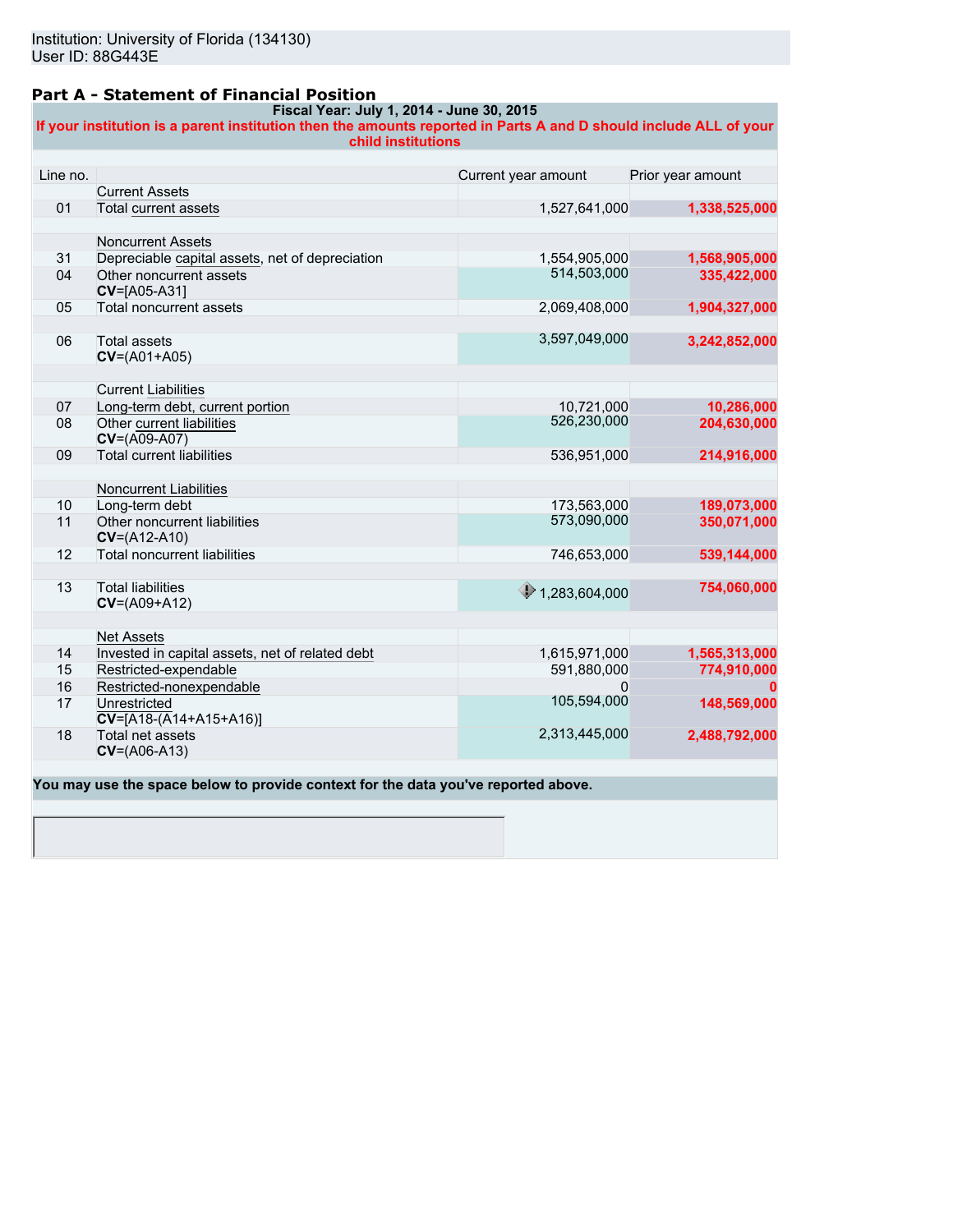# **Part A - Statement of Financial Position (Page 2)**

**Fiscal Year: July 1, 2014 - June 30, 2015**

|    | Line No. Description                               | Ending balance | Prior year<br>Ending balance |  |
|----|----------------------------------------------------|----------------|------------------------------|--|
|    | <b>Capital Assets</b>                              |                |                              |  |
|    |                                                    |                |                              |  |
| 21 | Land and land improvements                         | 11,884,000     | 11,279,000                   |  |
| 22 | Infrastructure                                     | 121.197.000    | 112,919,000                  |  |
| 23 | <b>Buildings</b>                                   | 2,353,468,000  | 2,292,087,000                |  |
| 32 | Equipment, including art and library collections   | 902.066.000    | 877,030,000                  |  |
| 27 | Construction in progress                           | 225.171.000    | 130,441,000                  |  |
|    | <b>Total for Plant, Property and Equipment</b>     | 3,613,786,000  | 3,423,756,000                |  |
|    | $CV = (A21 +  A27)$                                |                |                              |  |
| 28 | Accumulated depreciation                           | 1,856,869,000  | 1,745,720,000                |  |
| 33 | Intangible assets, net of accumulated amortization | 0              |                              |  |
| 34 | Other capital assets                               | 39.247.000     | 36,729,000                   |  |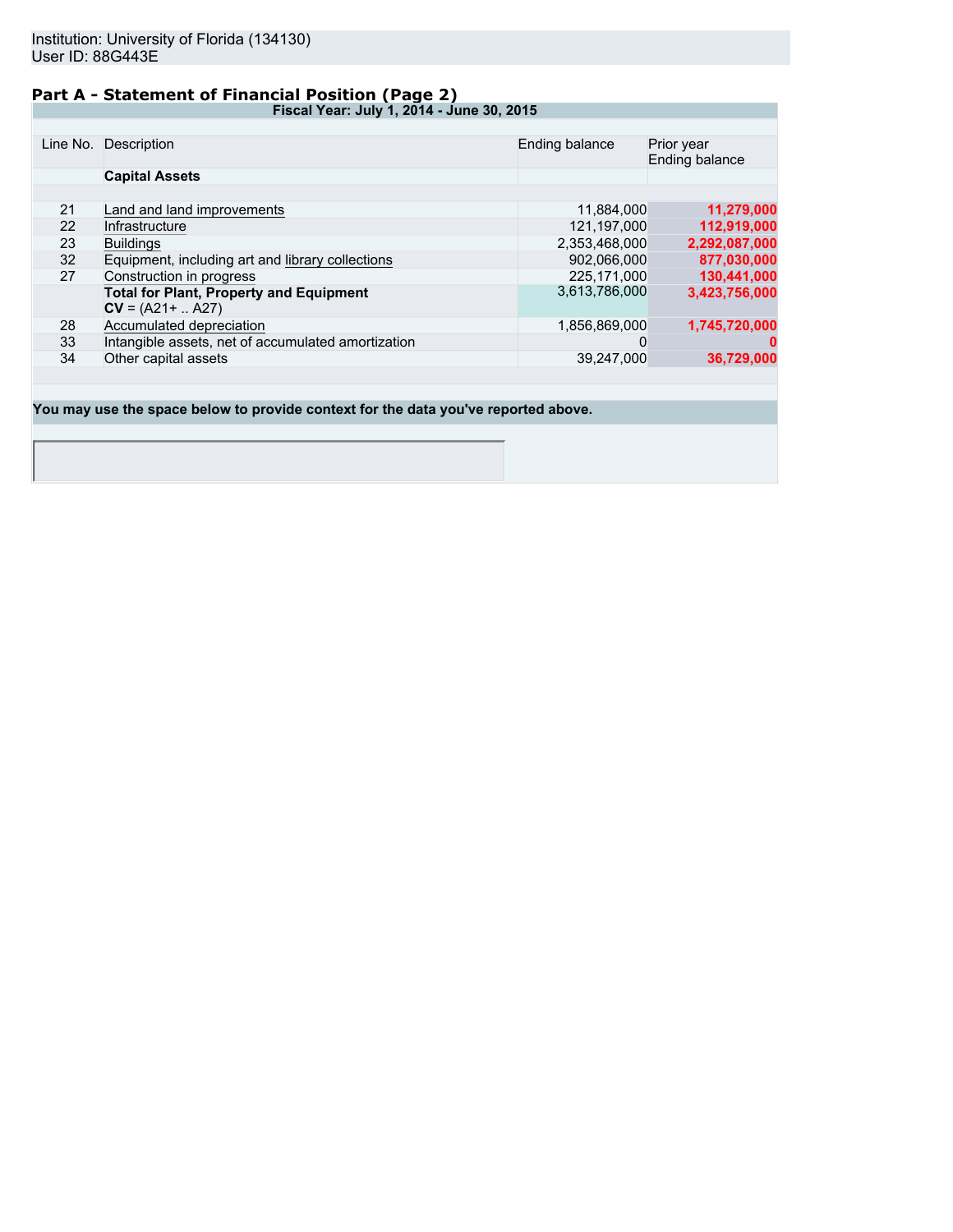### **Part E - Scholarships and Fellowships**

#### **Fiscal Year: July 1, 2014 - June 30, 2015 DO NOT REPORT FEDERAL DIRECT STUDENT LOANS (FDSL) ANYWHERE IN THIS SECTION**

| Line<br>No.     | <b>Scholarships and Fellowships</b>                                                                                                                                          | <b>Current year</b><br>amount | Prior year<br>amount |
|-----------------|------------------------------------------------------------------------------------------------------------------------------------------------------------------------------|-------------------------------|----------------------|
| 01              | Pell grants (federal)                                                                                                                                                        | 46,509,000                    | 47,492,000           |
| 02              | Other federal grants (Do NOT include FDSL amounts)                                                                                                                           | 3,207,000                     | 2,982,000            |
| 03              | Grants by state government                                                                                                                                                   | 67,900,000                    | 69,000,000           |
| 04              | Grants by local government                                                                                                                                                   |                               |                      |
| 05              | Institutional grants from restricted resources                                                                                                                               | 66,538,000                    | 63,664,000           |
| 06              | Institutional grants from unrestricted resources<br>$CV=[E07-(E01++E05)]$                                                                                                    | 21,968,000                    | 23,314,000           |
| 07              | Total gross scholarships and fellowships                                                                                                                                     | 206, 122, 000                 | 206,452,000          |
|                 |                                                                                                                                                                              |                               |                      |
|                 | Discounts and Allowances                                                                                                                                                     |                               |                      |
| 08              | Discounts and allowances applied to tuition and fees                                                                                                                         | 144,590,000                   | 149,793,000          |
| 09              | Discounts and allowances applied to sales and services of<br>auxiliary enterprises                                                                                           | 0                             |                      |
| 10 <sup>°</sup> | Total discounts and allowances<br>$CV=(E08+E09)$                                                                                                                             | 144,590,000                   | 149,793,000          |
| 11              | Net scholarships and fellowships expenses after deducting<br>discounts and allowances<br>CV= (E07-E10) This amount will be carried forward to C10 of the<br>expense section. | 61,532,000                    | 56,659,000           |
|                 | You may use the space below to provide context for the data you've reported above.                                                                                           |                               |                      |
|                 |                                                                                                                                                                              |                               |                      |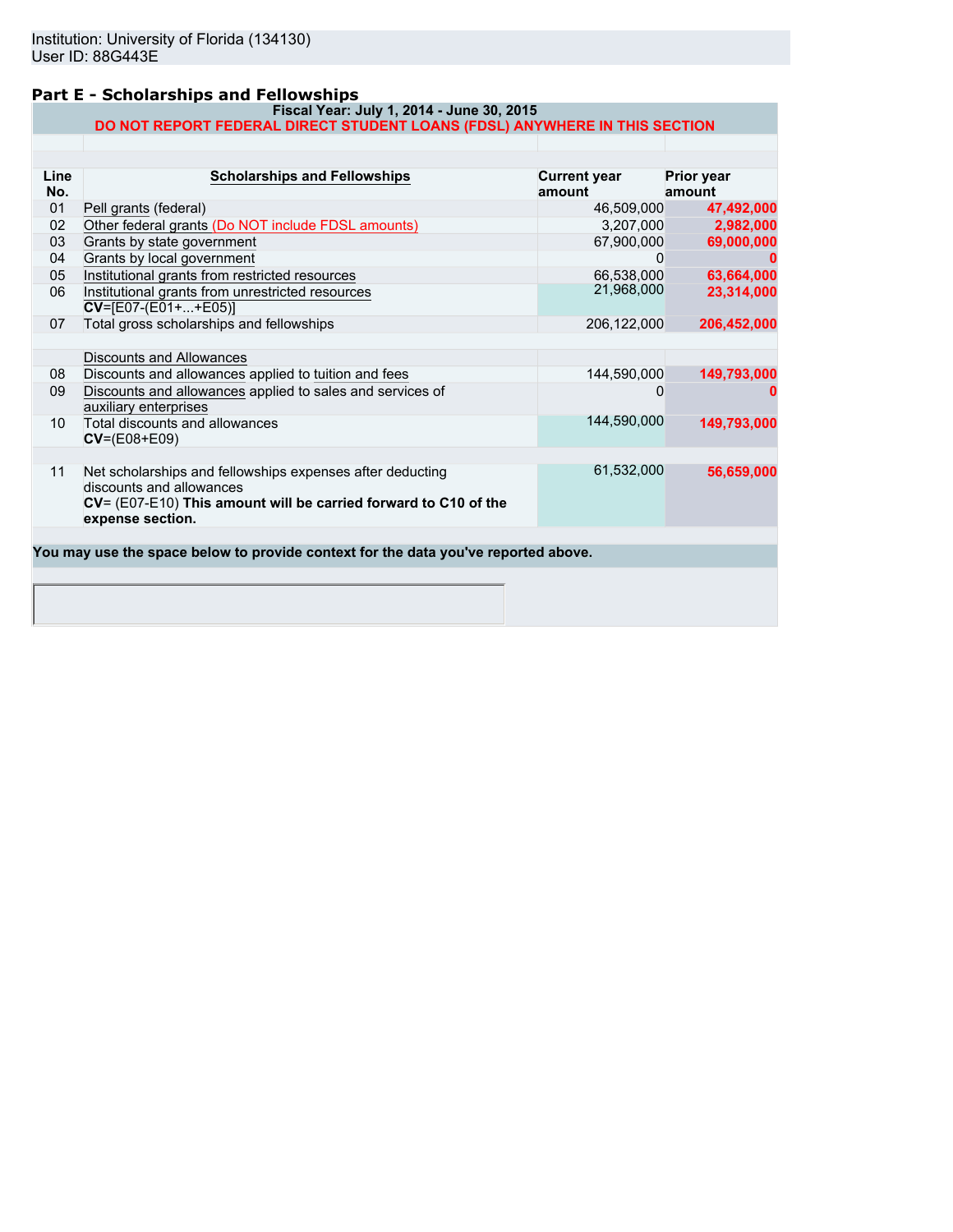### **Part B - Revenues by Source**

**Fiscal Year: July 1, 2014 - June 30, 2015**

|    | Line No. Source of Funds                                                                 | <b>Current year amount</b> | Prior year amount |
|----|------------------------------------------------------------------------------------------|----------------------------|-------------------|
|    | <b>Operating Revenues</b>                                                                |                            |                   |
| 01 | Tuition and fees, after deducting discounts & allowances                                 | 375,820,000                | 358,655,000       |
|    | Grants and contracts - operating                                                         |                            |                   |
| 02 | Federal operating grants and contracts                                                   | 386,876,000                | 366,315,000       |
| 03 | State operating grants and contracts                                                     | 40,149,000                 | 41,200,000        |
| 04 | Local government/private operating grants and contracts                                  | 748,662,000                | 708,187,000       |
|    | 04a Local government operating grants and contracts                                      | 4,493,000                  | 3,438,000         |
|    | 04b Private operating grants and contracts                                               | 744.169.000                | 704,749,000       |
| 05 | Sales and services of auxiliary enterprises,<br>after deducting discounts and allowances | 126,085,000                | 129,942,000       |
| 06 | Sales and services of hospitals,<br>after deducting patient contractual allowances       | 0                          | o                 |
| 26 | Sales and services of educational activities                                             | 52,098,000                 | 52,012,000        |
| 07 | Independent operations                                                                   | 0                          |                   |
| 08 | Other sources - operating<br>$CV=[B09-(B01++B07)]$                                       | 4,736,000                  | 3,559,000         |
| 09 | Total operating revenues                                                                 | 1,734,426,000              | 1,659,870,000     |
|    |                                                                                          |                            |                   |
|    |                                                                                          |                            |                   |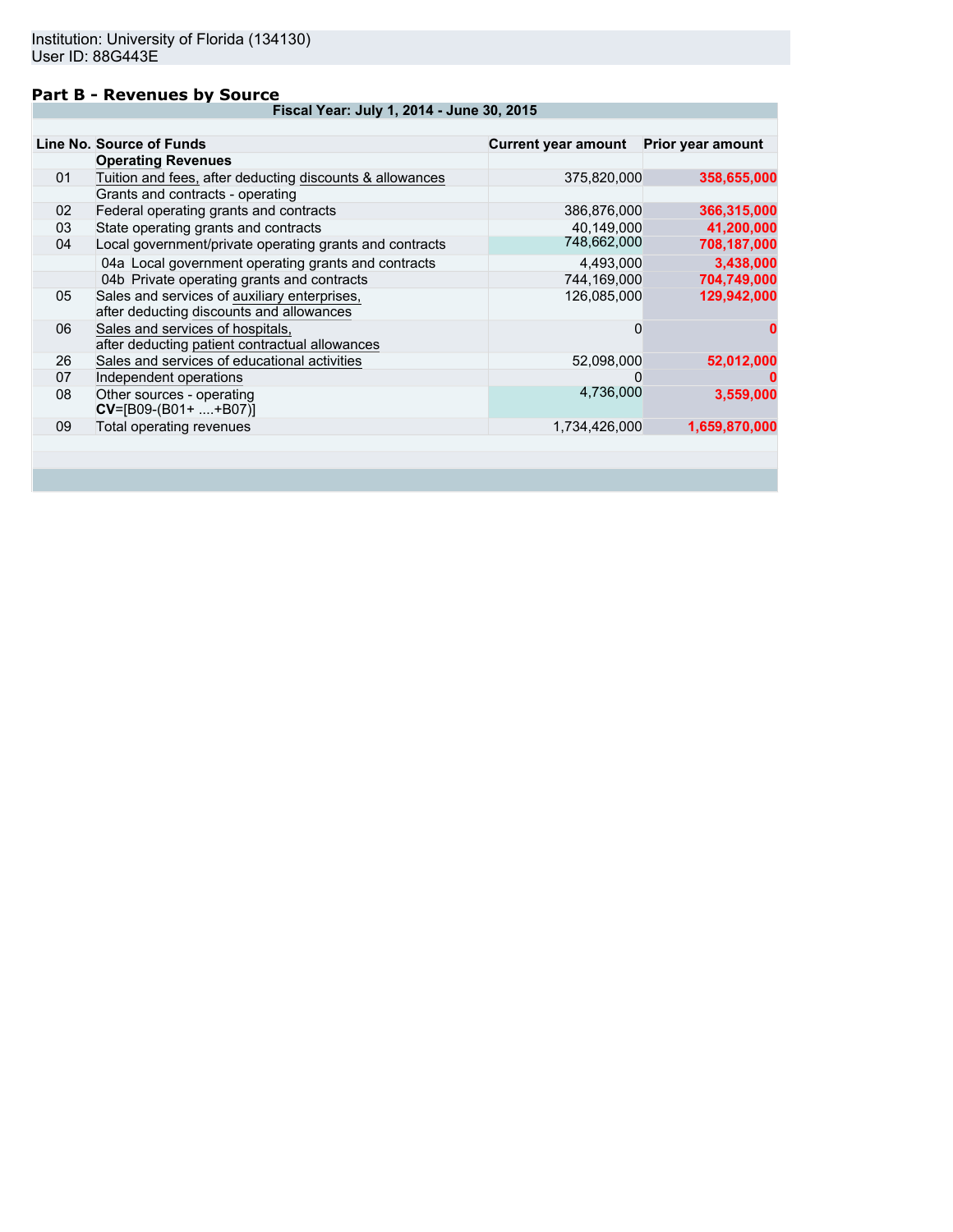### **Part B - Revenues by Source**

**Fiscal Year: July 1, 2014 - June 30, 2015**

| No. | Line Source of funds                                                             | <b>Current year</b><br>amount | <b>Prior year</b><br>amount |
|-----|----------------------------------------------------------------------------------|-------------------------------|-----------------------------|
|     | <b>Nonoperating Revenues</b>                                                     |                               |                             |
| 10  | Federal appropriations                                                           | 0                             |                             |
| 11  | State appropriations                                                             | 638,531,000                   | 605,890,000                 |
| 12  | Local appropriations, education district taxes, and similar support              | 0                             |                             |
|     | Grants-nonoperating                                                              |                               |                             |
| 13  | Federal nonoperating grants Do NOT include Federal Direct Student<br>Loans       | 48,020,000                    | 49,152,000                  |
| 14  | State nonoperating grants                                                        | 66,605,000                    | 67,842,000                  |
| 15  | Local government nonoperating grants                                             | $\mathbf{O}$                  | o                           |
| 16  | Gifts, including contributions from affiliated organizations                     | 262,161,000                   | 82,041,000                  |
| 17  | Investment income                                                                | 29,335,000                    | 66,400,000                  |
| 18  | Other nonoperating revenues<br>$CV=[B19-(B10++B17)]$                             | 710,000                       | 422,000                     |
| 19  | Total nonoperating revenues                                                      | 1,045,362,000                 | 871,747,000                 |
| 27  | Total operating and nonoperating revenues CV=[B19+B09]                           | 2,779,788,000                 | 2,531,617,000               |
| 28  | 12-month Student FTE from E12                                                    | 46,700                        | 47,483                      |
| 29  | Total operating and nonoperating revenues per student FTE<br><b>CV=[B27/B28]</b> | 59,524                        | 53,316                      |
|     |                                                                                  |                               |                             |
|     |                                                                                  |                               |                             |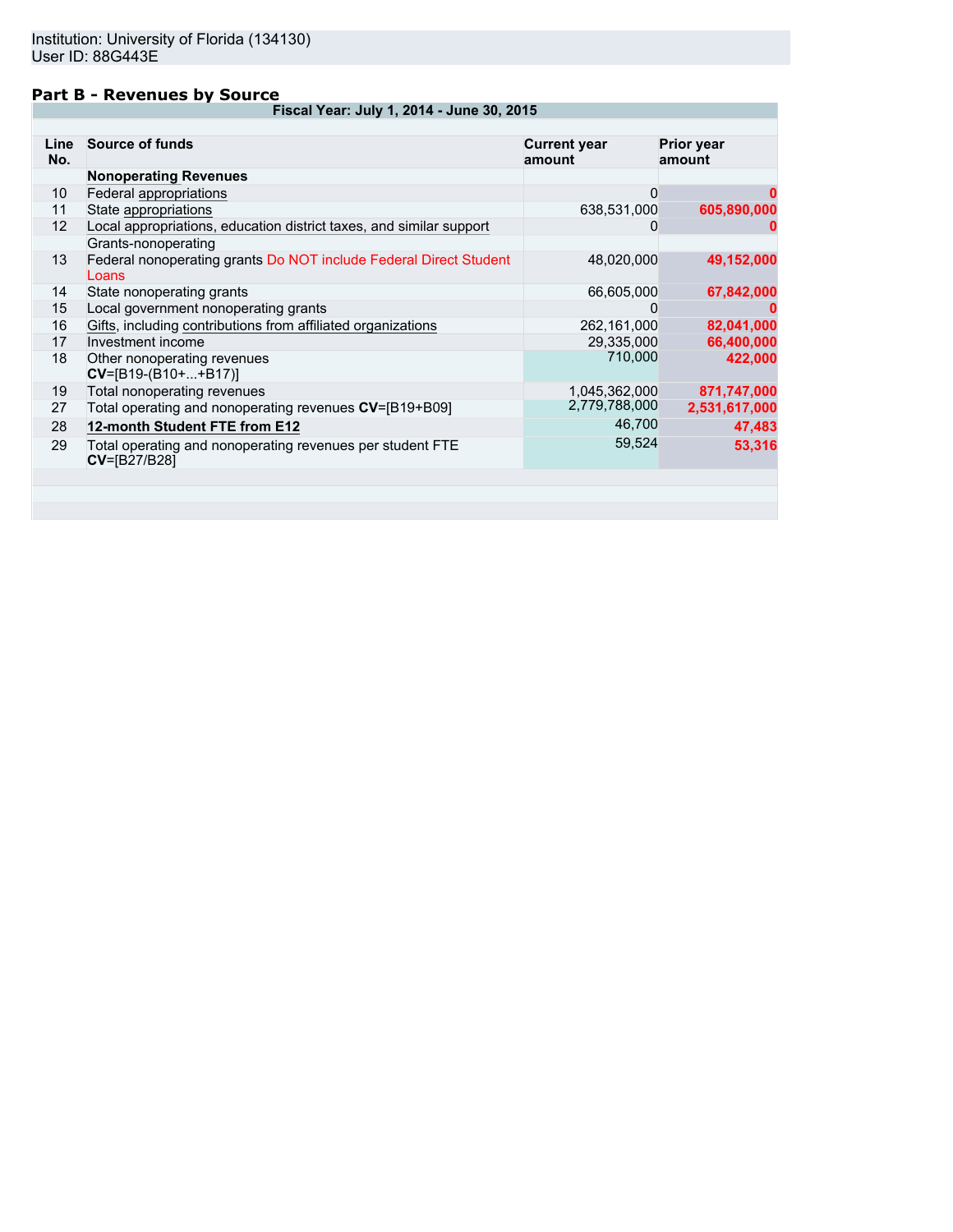### **Part B - Revenues by Source**

**Fiscal Year: July 1, 2014 - June 30, 2015**

|    | Line No. Source of funds                                           | <b>Current year amount</b> | <b>Prior year amount</b> |
|----|--------------------------------------------------------------------|----------------------------|--------------------------|
|    | <b>Other Revenues and Additions</b>                                |                            |                          |
| 20 | Capital appropriations                                             | 54,222,000                 | 43,667,000               |
| 21 | Capital grants and gifts                                           | 31,945,000                 | 17,707,000               |
| 22 | Additions to permanent endowments                                  | $\mathbf{\Phi}$ 0          |                          |
| 23 | Other revenues and additions<br>$CV=[B24-(B20++B22)]$              |                            | 0                        |
| 24 | Total other revenues and additions                                 | 86,167,000                 | 61,374,000               |
|    |                                                                    |                            |                          |
| 25 | Total all revenues and other additions<br>$CV = [B09 + B19 + B24]$ | 2,865,955,000              | 2,592,991,000            |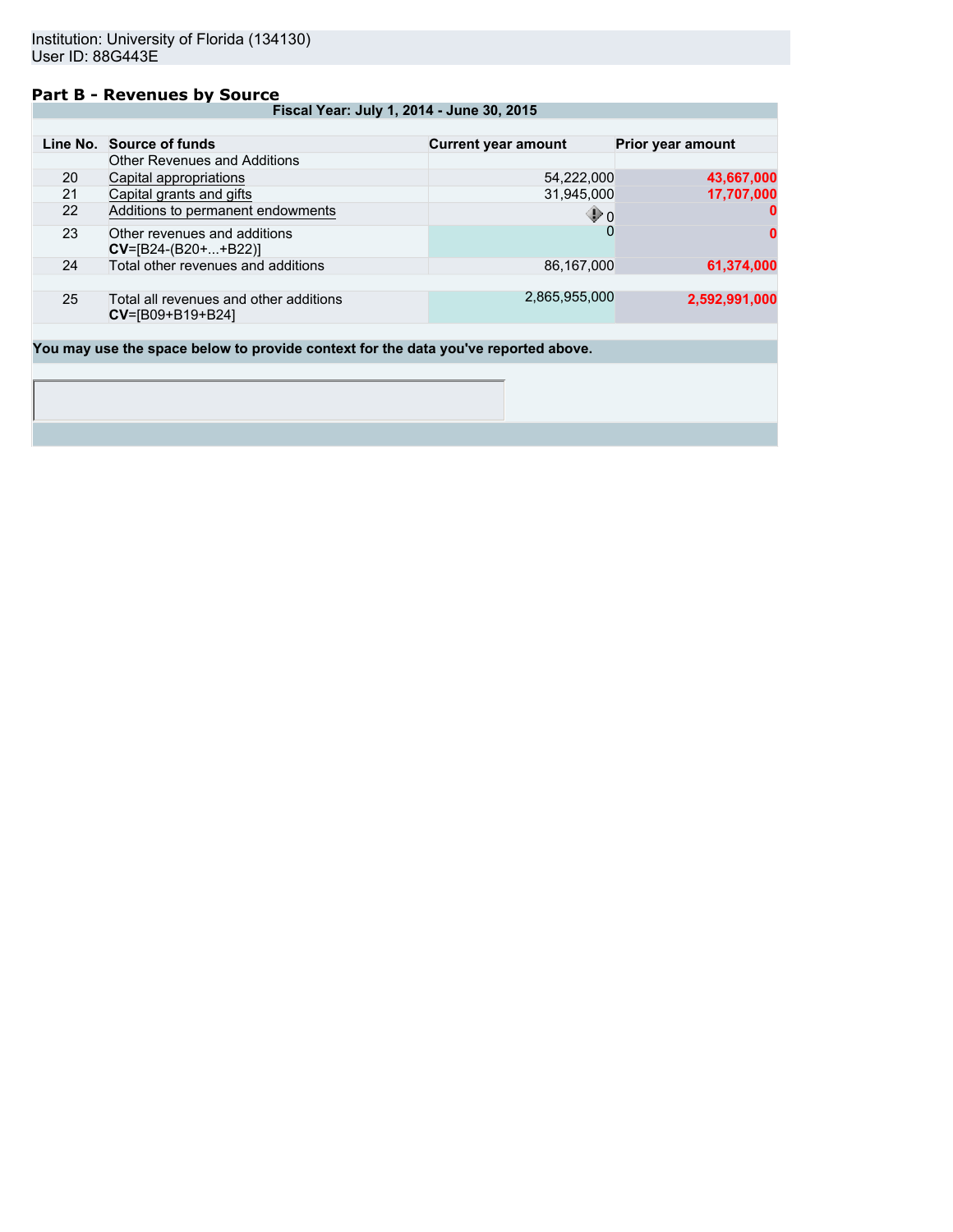# **Part C - Expenses by Functional and Natural Classification**

| Fiscal Year: July 1, 2014 - June 30, 2015 |                                                                                                            |                                  |                                         |                                       |                                             |                              |          |                                   |                                                 |
|-------------------------------------------|------------------------------------------------------------------------------------------------------------|----------------------------------|-----------------------------------------|---------------------------------------|---------------------------------------------|------------------------------|----------|-----------------------------------|-------------------------------------------------|
|                                           | Report Total Operating AND Nonoperating Expenses in this section<br><b>Expense Natural Classifications</b> |                                  |                                         |                                       |                                             |                              |          |                                   |                                                 |
|                                           |                                                                                                            | $\overline{1}$                   | $\overline{2}$                          | 3                                     | 4                                           | 5                            | 6        | $\overline{7}$                    | 8                                               |
|                                           |                                                                                                            | <b>Total amount Salaries and</b> |                                         |                                       |                                             |                              |          | <b>All other</b>                  | <b>PY Total</b>                                 |
|                                           | <b>Line Expense Functional</b><br><b>No. Classifications</b>                                               |                                  | wages                                   | <b>Employee</b><br>fringe<br>benefits | Operation<br>and<br>maintenance<br>of plant | <b>Depreciation Interest</b> |          |                                   | Amount                                          |
|                                           | 01 Instruction                                                                                             | 791,079,000                      |                                         | 527,368,000 101,473,000               | 32,659,000                                  | 42,011,000 2,683,000         |          | 84,885,000                        | 757,936,000                                     |
|                                           | 02 Research                                                                                                | 671,811,000                      | 334,512,000                             | 72,782,000                            | 27,735,000                                  |                              |          | 35,678,000 2,276,000 198,828,000  | 645,337,000                                     |
|                                           | 03 Public service                                                                                          | 527,158,000                      | 342,864,000                             | 65,942,000                            | 21,763,000                                  | 27,996,000 1,786,000         |          | 66,807,000                        | 476,883,000                                     |
|                                           | 05 Academic support                                                                                        | 189,528,000                      | 103,903,000                             | 29,102,000                            | 7,824,000                                   | 10,065,000                   | 641,000  | 37,993,000                        | 184,581,000                                     |
|                                           | 06 Student services                                                                                        | 40,003,000                       | 21,117,000                              | 5,469,000                             | 1,651,000                                   | 2,124,000                    | 136,000  | 9,506,000                         | 39,567,000                                      |
| 07                                        | Institutional support                                                                                      | 182,219,000                      | 100,084,000                             | 4,890,000                             | 7,523,000                                   | 9,677,000                    | 617,000  | 59,428,000                        | 179,069,000                                     |
|                                           | 08 Operation and<br>maintenance<br>of plant (see<br>instructions)                                          | $\Omega$                         | 24,874,000                              |                                       | 9,655,000 -104,580,000                      | $\Omega$                     | $\Omega$ | 70,051,000                        | $\Omega$                                        |
|                                           | 10 Scholarships and<br>fellowships<br>expenses, excluding<br>discounts and<br>allowances (from E11)        | 61,532,000                       |                                         |                                       |                                             |                              |          | 61,532,000                        | 56,659,000                                      |
|                                           | 11 Auxiliary enterprises                                                                                   | 131,409,000                      | 38,220,000                              | 24,703,000                            | 5,425,000                                   | 6,979,000                    | 445,000  | 55,637,000                        | 123,946,000                                     |
|                                           | 12 Hospital services                                                                                       | $\Omega$                         | $\mathbf{0}$                            | $\Omega$                              | $\Omega$                                    | $\Omega$                     | $\Omega$ | $\Omega$                          |                                                 |
|                                           | 13 Independent operations                                                                                  | $\Omega$                         | $\mathbf 0$                             | $\mathbf 0$                           | $\mathbf 0$                                 | 0                            | 0        | $\Omega$                          |                                                 |
|                                           | 14 Other expenses<br>and deductions<br>$CV=[C19-(C01++C13)]$                                               | 8,133,000                        | $\Omega$                                | $\Omega$                              | $\Omega$                                    | $\Omega$                     | $\Omega$ | 8,133,000                         | 9,182,000                                       |
|                                           | 19 Total expenses and<br>deductions                                                                        |                                  | 2,602,872,000 1,492,942,000 314,016,000 |                                       | $\mathbf 0$                                 |                              |          |                                   | 134,530,000 8,584,000 652,800,000 2,473,160,000 |
|                                           | Prior year amount                                                                                          |                                  | 2,473,160,000 1,407,580,000 317,334,000 |                                       |                                             |                              |          | 123,114,000 8,048,000 617,084,000 |                                                 |
|                                           | 20 12-month Student FTE<br>from E12                                                                        | 46,700                           |                                         |                                       |                                             |                              |          |                                   | 47,483                                          |
|                                           | 21 Total expenses and<br>deductions per student<br><b>FTE CV=[C19/C20]</b>                                 | 55,736                           |                                         |                                       |                                             |                              |          |                                   | 52,085                                          |
|                                           |                                                                                                            |                                  |                                         |                                       |                                             |                              |          |                                   |                                                 |
|                                           | You may use the space below to provide context for the data you've reported above.                         |                                  |                                         |                                       |                                             |                              |          |                                   |                                                 |
|                                           |                                                                                                            |                                  |                                         |                                       |                                             |                              |          |                                   |                                                 |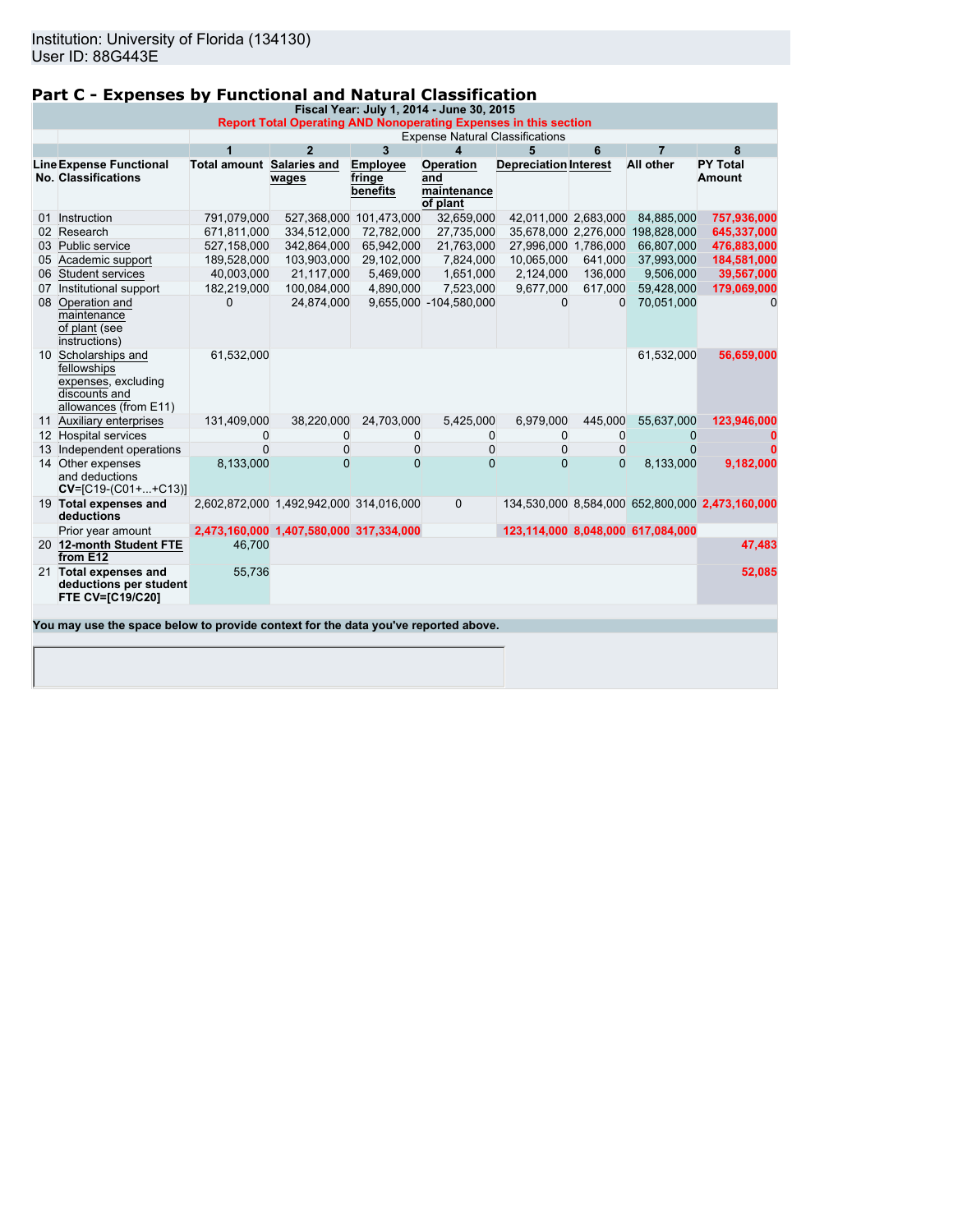# **Part M - Additional (Unfunded) Pension Information**

| Fiscal Year: July 1, 2014 - June 30, 2015 |                                           |                     |  |  |  |
|-------------------------------------------|-------------------------------------------|---------------------|--|--|--|
|                                           |                                           |                     |  |  |  |
| Line No.                                  | Description                               | Current year amount |  |  |  |
| 01                                        | Additional (or decreased) pension expense | 26,108,000          |  |  |  |
|                                           |                                           |                     |  |  |  |
| 02                                        | Additional pension liability (or asset)   | 224,627,000         |  |  |  |
|                                           |                                           |                     |  |  |  |
| 03                                        | Deferred inflows of resources             | 160,302,000         |  |  |  |
|                                           |                                           |                     |  |  |  |
| 04                                        | Deferred outflows of resources            | 108,808,000         |  |  |  |
|                                           |                                           |                     |  |  |  |
|                                           |                                           |                     |  |  |  |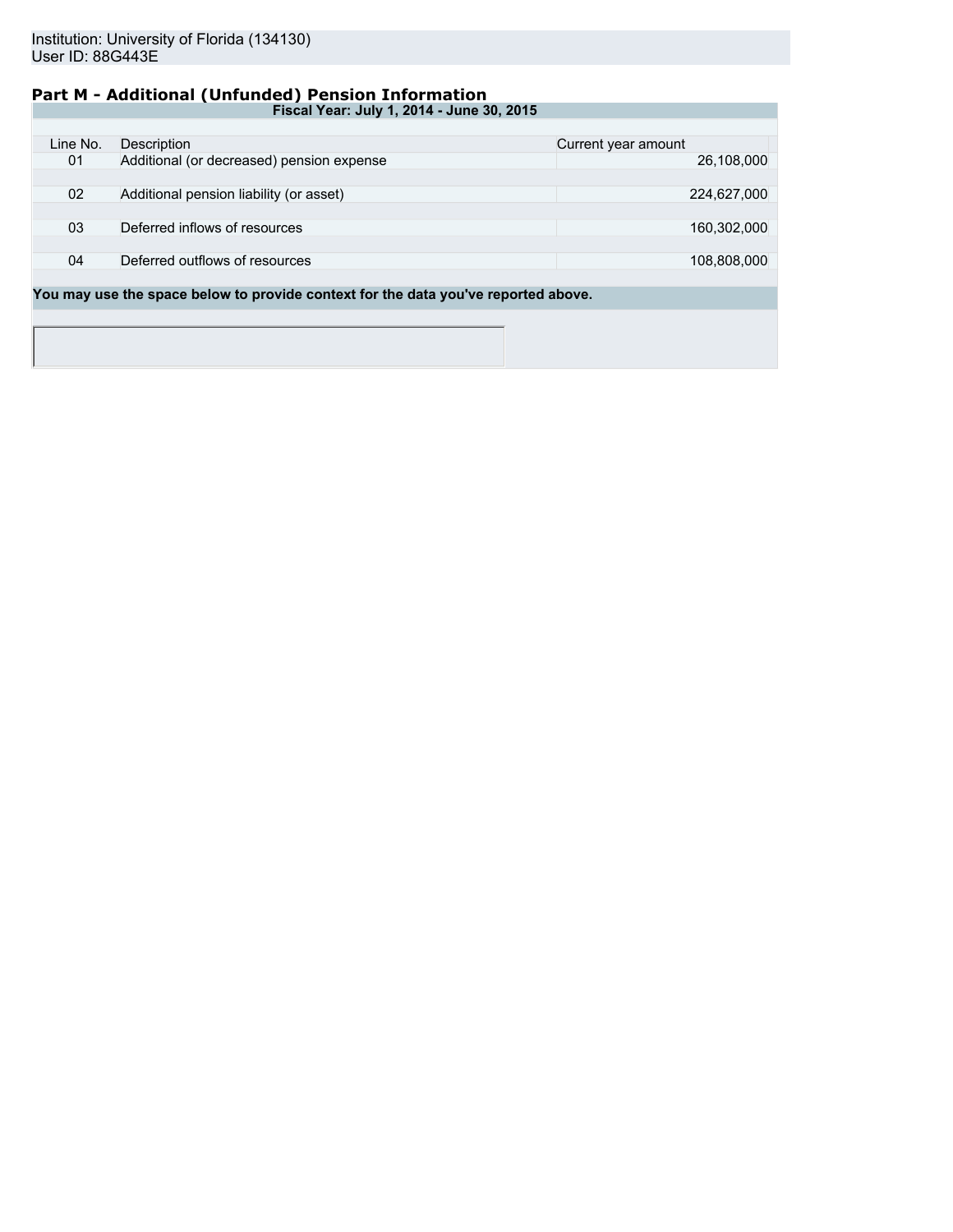### **Part D - Summary of Changes In Net Position**

**Fiscal Year: July 1, 2014 - June 30, 2015**

|    | Line No. Description                                                                      | Current year amount Prior year amount |               |
|----|-------------------------------------------------------------------------------------------|---------------------------------------|---------------|
| 01 | Total revenues and other additions (from B25)                                             | 2,865,955,000                         | 2,592,991,000 |
|    |                                                                                           |                                       |               |
| 02 | Total expenses and deductions (from C19)                                                  | 2,602,872,000                         | 2,473,160,000 |
|    |                                                                                           |                                       |               |
| 03 | Change in net position during year<br>$CV = (D01-D02)$                                    | 263,083,000                           | 119,831,000   |
| 04 | Net position beginning of year                                                            | 2,481,111,000                         | 2,368,961,000 |
| 05 | Adjustments to beginning net position and other gains or losses<br>$CV = [D06-(D03+D04)]$ | 430,749,000                           | 0             |
| 06 | Net position end of year (from A18)                                                       | 2,313,445,000                         | 2,488,792,000 |
|    |                                                                                           |                                       |               |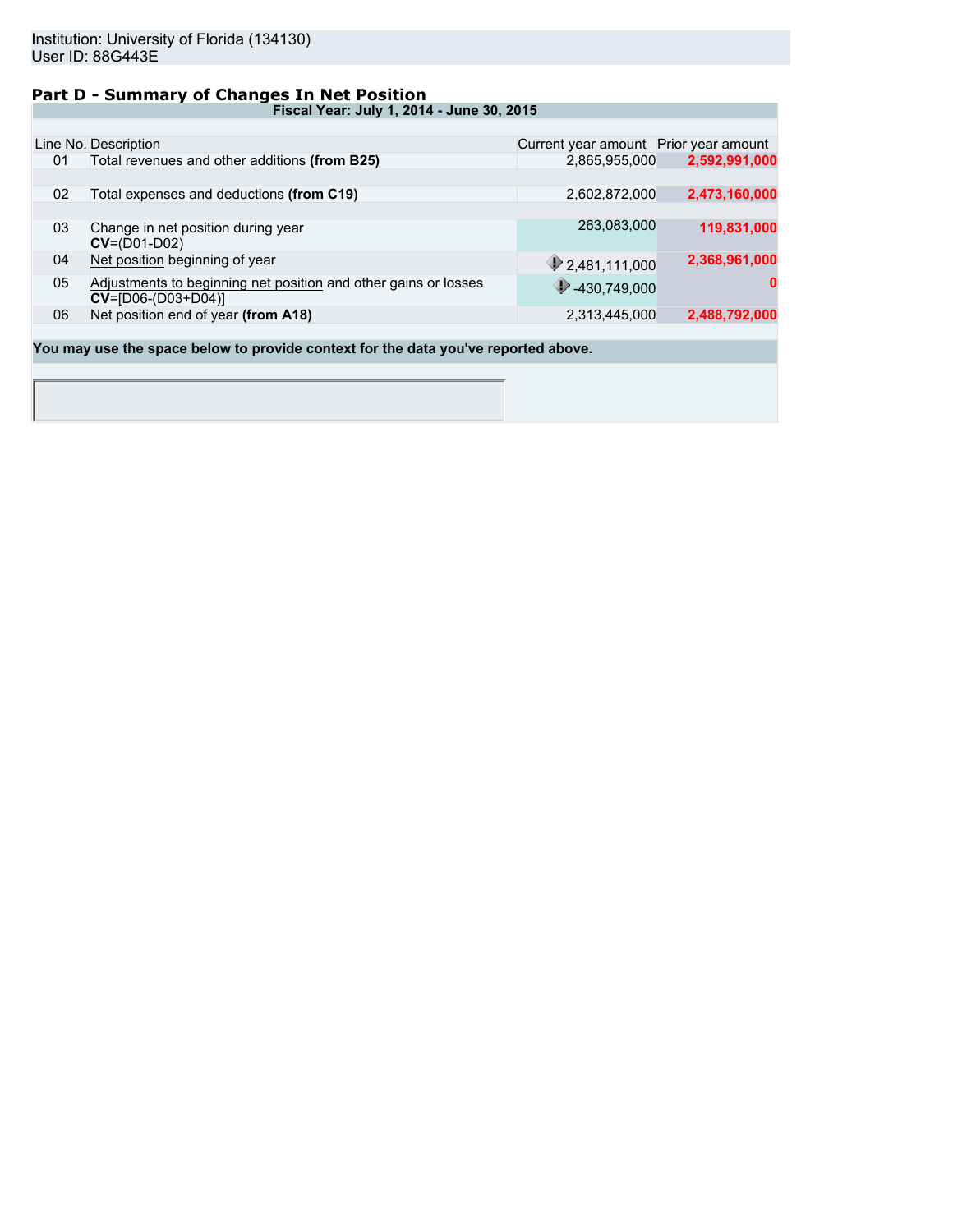# **Part H - Details of Endowment Assets**

| Fiscal Year: July 1, 2014 - June 30, 2015 |                                                                                                                                           |                     |                                     |  |  |  |
|-------------------------------------------|-------------------------------------------------------------------------------------------------------------------------------------------|---------------------|-------------------------------------|--|--|--|
| No.                                       | Line Value of Endowment Assets                                                                                                            | <b>Market Value</b> | <b>Prior Year</b><br><b>Amounts</b> |  |  |  |
|                                           | Include not only endowment assets held by the institution, but any assets<br>held by private foundations affiliated with the institution. |                     |                                     |  |  |  |
| 01                                        | Value of endowment assets at the beginning of the fiscal year                                                                             | 1.519.964.000       | 1,360,073,000                       |  |  |  |
| 02                                        | Value of endowment assets at the end of the fiscal year                                                                                   | 1.556.155.000       | 1,519,964,000                       |  |  |  |
|                                           |                                                                                                                                           |                     |                                     |  |  |  |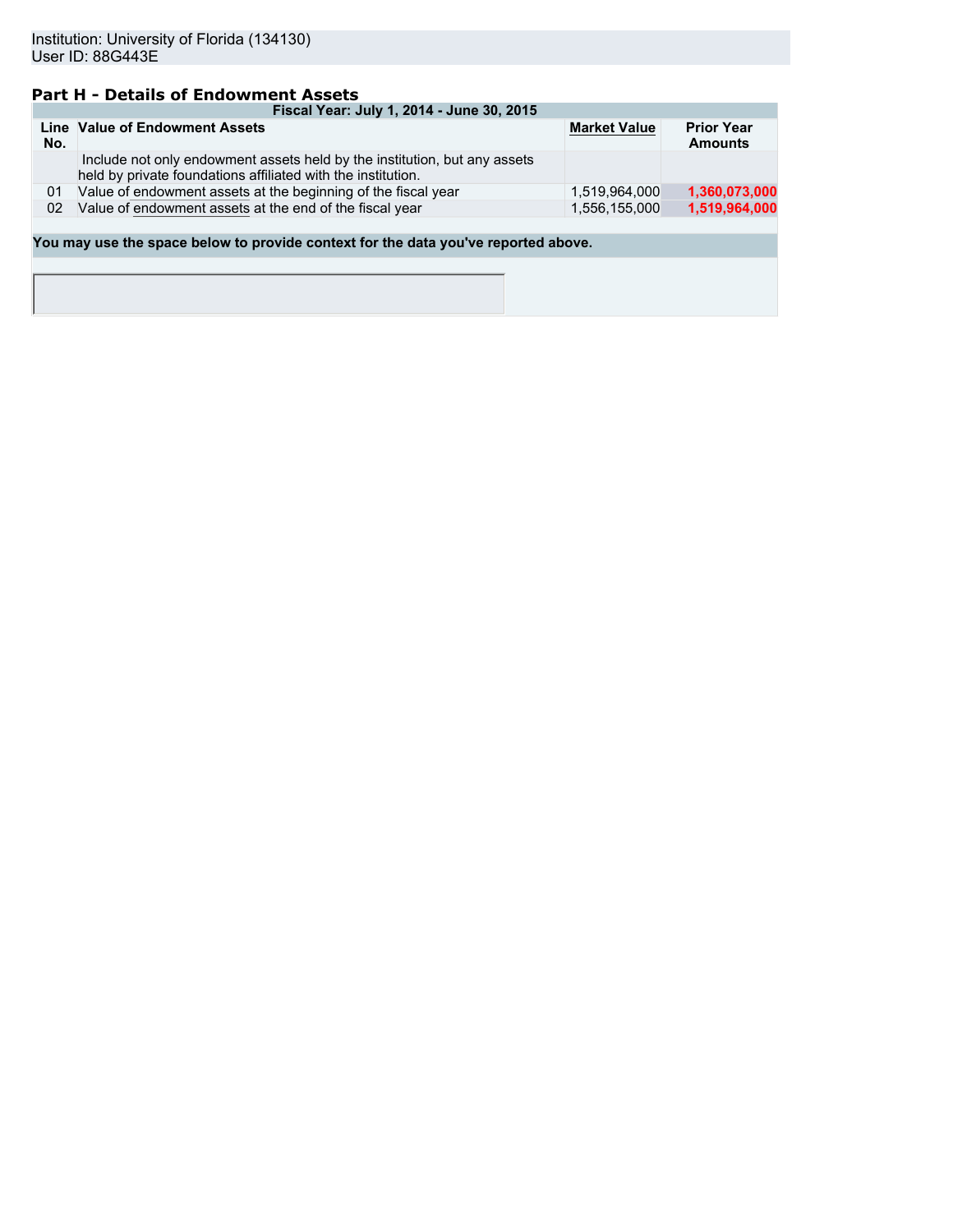|--|

| Fiscal Year: July 1, 2014 - June 30, 2015                   |                                                                                                                |                                                                                    |                          |                  |                                                 |  |  |
|-------------------------------------------------------------|----------------------------------------------------------------------------------------------------------------|------------------------------------------------------------------------------------|--------------------------|------------------|-------------------------------------------------|--|--|
| Source and type<br>Amount                                   |                                                                                                                |                                                                                    |                          |                  |                                                 |  |  |
|                                                             | Total for all funds<br>and operations<br>(includes)<br>endowment<br>funds,<br>but excludes<br>component units) | <b>Education and</b><br>general/independent<br>operations                          | Auxiliary<br>enterprises | <b>Hospitals</b> | Agriculture<br>extension/experiment<br>services |  |  |
|                                                             | (1)                                                                                                            | (2)                                                                                | (3)                      | (4)              | (5)                                             |  |  |
| 01 Tuition and fees                                         | 520,410,000                                                                                                    | 520,410,000                                                                        |                          |                  |                                                 |  |  |
| 02 Sales and services                                       | 178,183,000                                                                                                    | 45,048,000                                                                         | 126,085,000              | $\mathbf 0$      | 7,050,000                                       |  |  |
| 03 Federal<br>grants/contracts<br>(excludes Pell Grants)    | 386,876,000                                                                                                    | 318,136,000                                                                        | 0                        | $\Omega$         | 68,740,000                                      |  |  |
| Revenue from the state government:                          |                                                                                                                |                                                                                    |                          |                  |                                                 |  |  |
| 04 State appropriations,<br>current & capital               | 692,753,000                                                                                                    | 538,812,000                                                                        | $\bf 0$                  | $\bf 0$          | 153,941,000                                     |  |  |
| 05 State grants and<br>contracts                            | 40,149,000                                                                                                     | 29,981,000                                                                         | $\mathbf 0$              | 0                | 10,168,000                                      |  |  |
| Revenue from local governments:                             |                                                                                                                |                                                                                    |                          |                  |                                                 |  |  |
| 06 Local appropriation,<br>current & capital                | 0                                                                                                              | 0                                                                                  | $\mathbf 0$              | $\mathbf 0$      | 0                                               |  |  |
| 07 Local government<br>grants/contracts                     | 4,493,000                                                                                                      | 1,382,000                                                                          | $\mathbf 0$              | 0                | 3,111,000                                       |  |  |
| 08 Receipts from<br>property and non-<br>property taxes     | 0                                                                                                              |                                                                                    |                          |                  |                                                 |  |  |
| 09 Gifts and private<br>grants, including<br>capital grants | 1,038,275,000                                                                                                  |                                                                                    |                          |                  |                                                 |  |  |
| 10 Interest earnings                                        | 34,321,000                                                                                                     |                                                                                    |                          |                  |                                                 |  |  |
| 11 Dividend earnings                                        | 0                                                                                                              |                                                                                    |                          |                  |                                                 |  |  |
| 12 Realized capital gains                                   | 0                                                                                                              |                                                                                    |                          |                  |                                                 |  |  |
|                                                             |                                                                                                                |                                                                                    |                          |                  |                                                 |  |  |
|                                                             |                                                                                                                | You may use the space below to provide context for the data you've reported above. |                          |                  |                                                 |  |  |
|                                                             |                                                                                                                |                                                                                    |                          |                  |                                                 |  |  |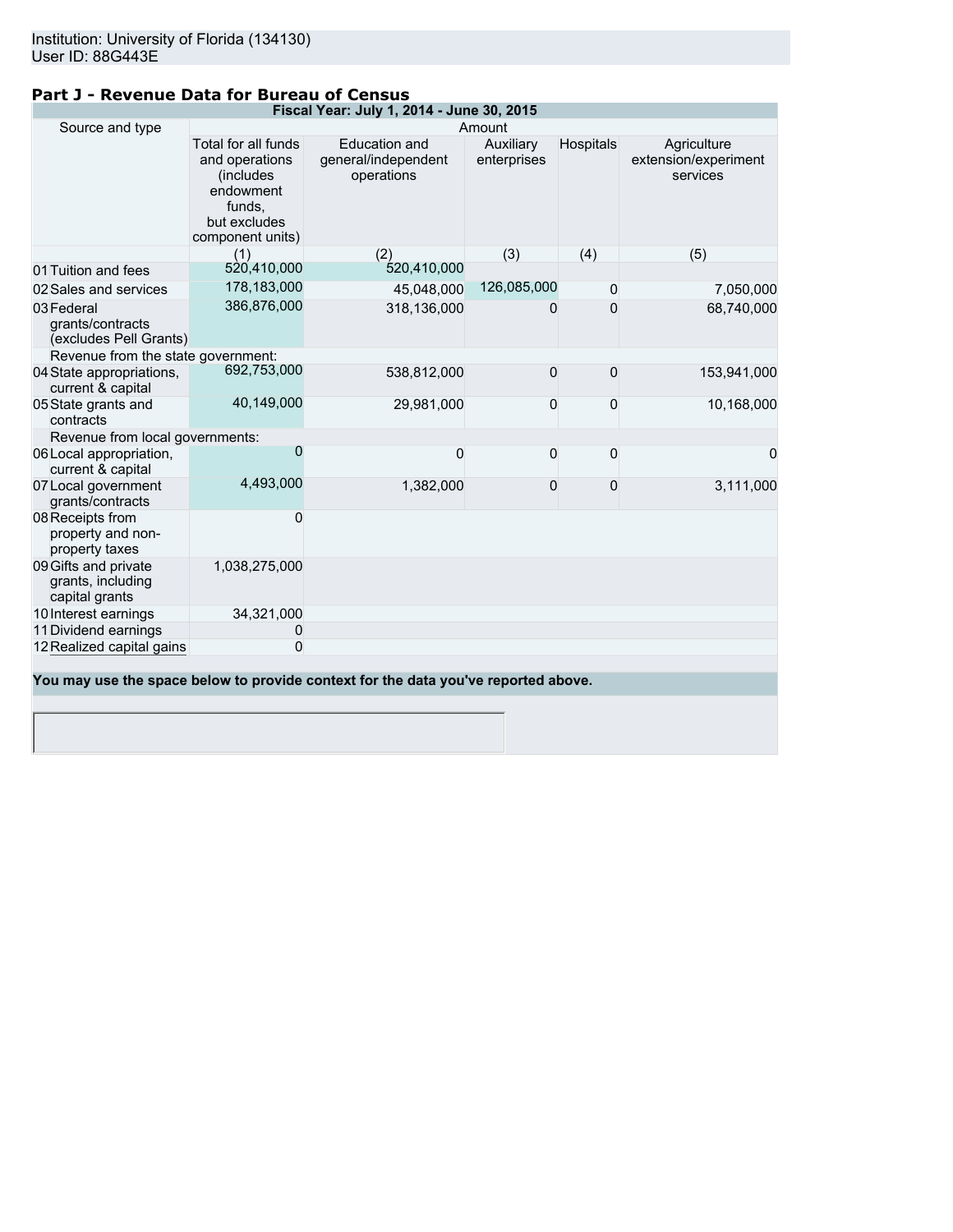# **Part K - Expenditure Data for Bureau of Census**

| Fiscal Year: July 1, 2014 - June 30, 2015                                    |                                                                                                      |                                                        |                          |                  |                                                     |  |
|------------------------------------------------------------------------------|------------------------------------------------------------------------------------------------------|--------------------------------------------------------|--------------------------|------------------|-----------------------------------------------------|--|
| Category                                                                     | Amount                                                                                               |                                                        |                          |                  |                                                     |  |
|                                                                              | Total for all funds and<br>operations (includes<br>endowment funds, but<br>excludes component units) | Education and<br>general/<br>independent<br>operations | Auxiliary<br>enterprises | <b>Hospitals</b> | Agriculture<br>extension/<br>experiment<br>services |  |
|                                                                              | (1)                                                                                                  | (2)                                                    | (3)                      | (4)              | (5)                                                 |  |
| 01 Salaries and wages                                                        | 1,492,943,000                                                                                        | 1,281,487,000                                          | 38,220,000               | 0                | 173,236,000                                         |  |
| 02 Employee benefits, total                                                  | 314,016,000                                                                                          | 248,655,000                                            | 24,703,000               | $\Omega$         | 40,658,000                                          |  |
| 03 Payment to state retirement<br>funds (maybe included in line 02<br>above) | 70,110,000                                                                                           | 58,301,000                                             | 3,208,000                | 0                | 8,601,000                                           |  |
| 04 Current expenditures other than<br>salaries                               | 717,665,000                                                                                          | 563,011,000                                            | 68,486,000               | $\Omega$         | 86,168,000                                          |  |
| Capital outlay:                                                              |                                                                                                      |                                                        |                          |                  |                                                     |  |
| 05 Construction                                                              | 154,947,000                                                                                          | 131,005,000                                            | 15,895,000               | $\Omega$         | 8,047,000                                           |  |
| 06 Equipment purchases                                                       | 34,450,000                                                                                           | 26,280,000                                             | 3,509,000                | 0                | 4,661,000                                           |  |
| 07 Land purchases                                                            |                                                                                                      | 0                                                      |                          | 0                | $\Omega$                                            |  |
| 08 Interest on debt outstanding, all<br>funds and activities                 | 7,820,000                                                                                            |                                                        |                          |                  |                                                     |  |
| 09 Scholarships/fellowships                                                  | 206,122,000                                                                                          | 206,122,000                                            |                          |                  |                                                     |  |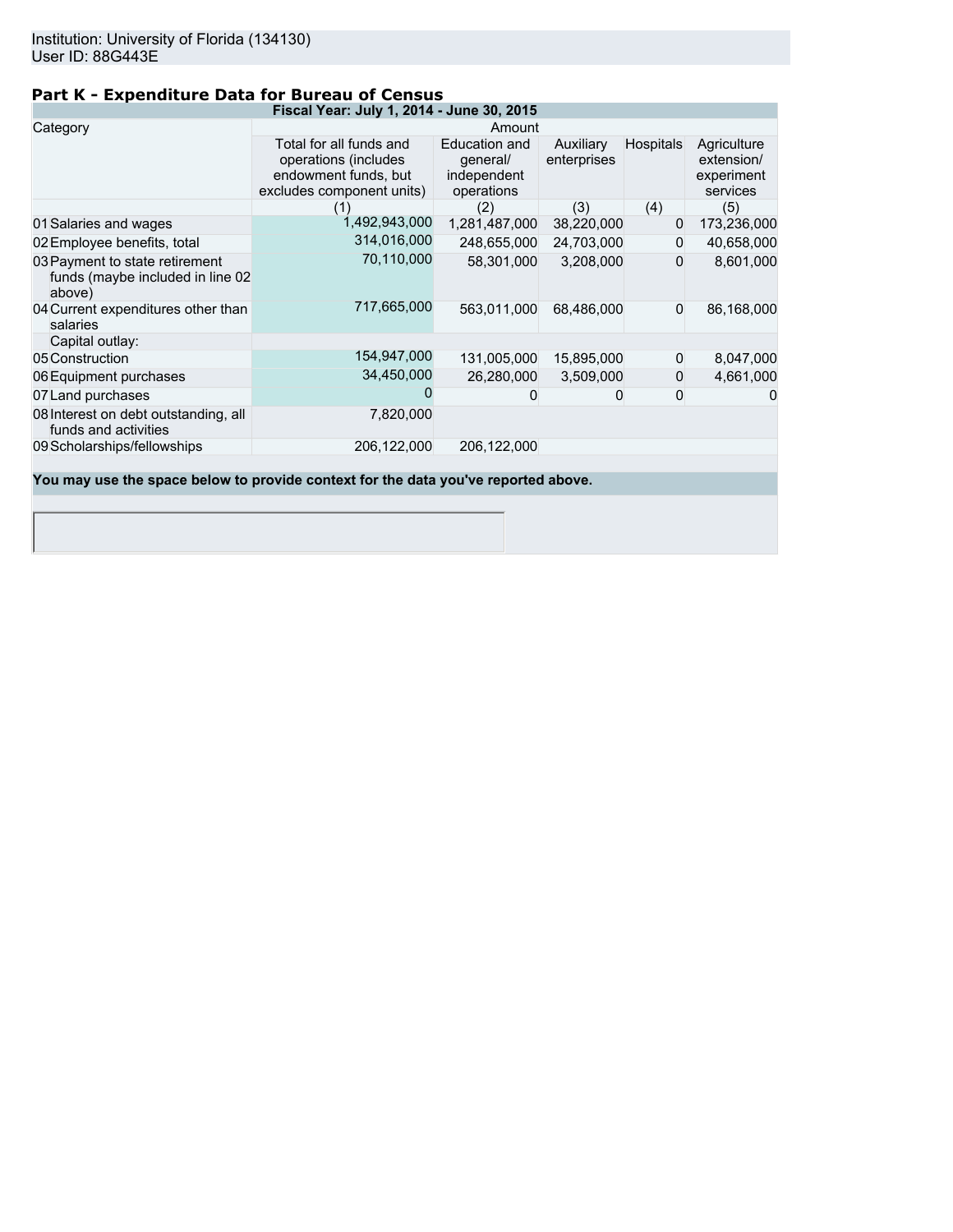### **Part L - Debt and Assets, page 1**

|             | Fiscal Year: July 1, 2014 - June 30, 2015                                          |             |  |  |  |
|-------------|------------------------------------------------------------------------------------|-------------|--|--|--|
| <b>Debt</b> |                                                                                    |             |  |  |  |
|             | Category                                                                           | Amount      |  |  |  |
|             | 01 Long-term debt outstanding at beginning of fiscal year                          | 181,579,000 |  |  |  |
|             | 02 Long-term debt issued during fiscal year                                        | $\Omega$    |  |  |  |
|             | 03 Long-term debt retired during fiscal year                                       | 14,356,000  |  |  |  |
|             | 04 Long-term debt outstanding at end of fiscal year                                | 167,223,000 |  |  |  |
|             | 05 Short-term debt outstanding at beginning of fiscal year                         | 0           |  |  |  |
|             | 06 Short-term debt outstanding at end of fiscal year                               | $\Omega$    |  |  |  |
|             |                                                                                    |             |  |  |  |
|             | You may use the space below to provide context for the data you've reported above. |             |  |  |  |
|             |                                                                                    |             |  |  |  |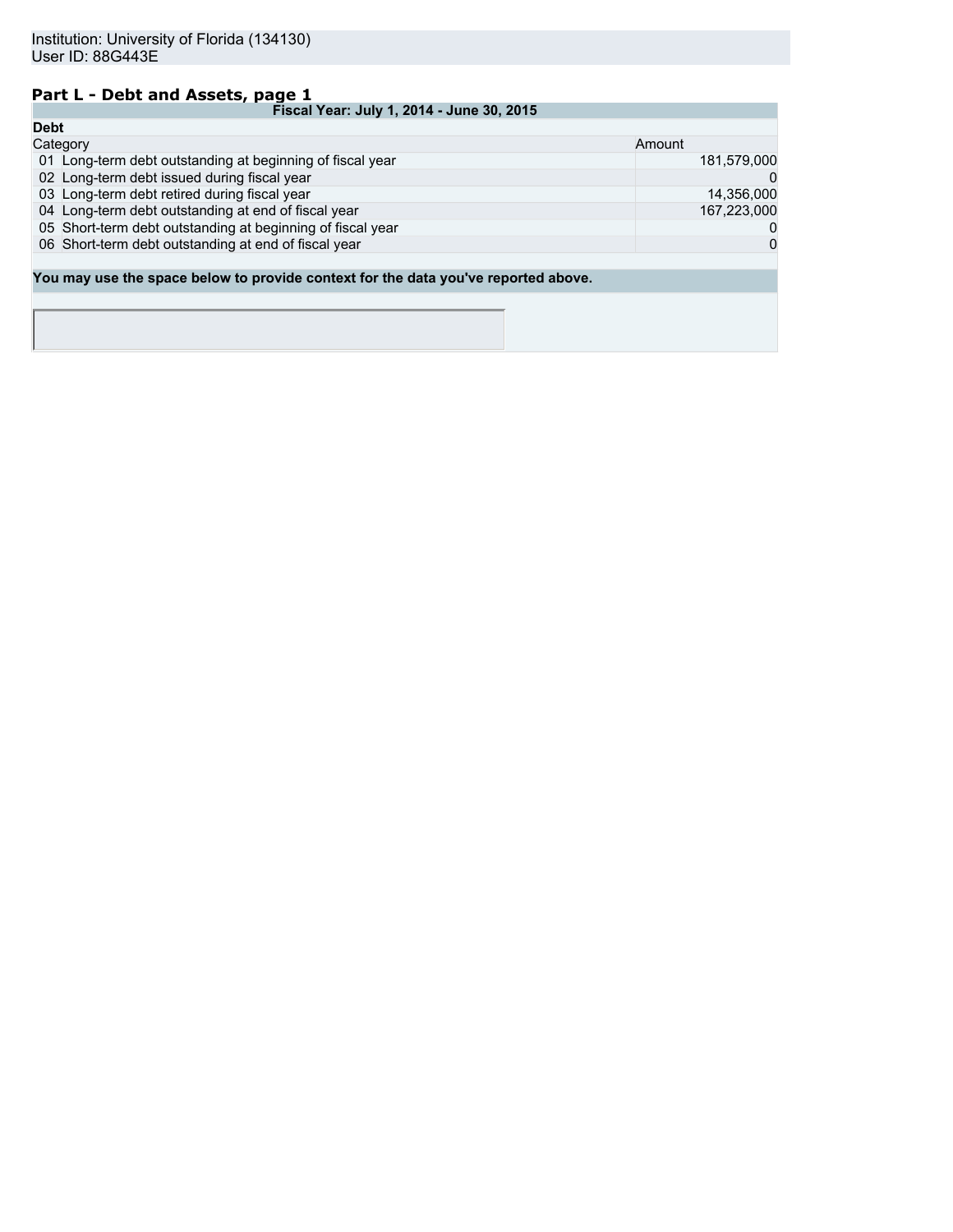## **Part L - Debt and Assets, page 2**

| Fiscal Year: July 1, 2014 - June 30, 2015                                                     |               |  |  |  |
|-----------------------------------------------------------------------------------------------|---------------|--|--|--|
| <b>Assets</b>                                                                                 |               |  |  |  |
| Category                                                                                      | Amount        |  |  |  |
| 07 Total cash and security assets held at end of fiscal year in sinking or debt service funds | 4.855.000     |  |  |  |
| 08 Total cash and security assets held at end of fiscal year in bond funds                    | 20,398,000    |  |  |  |
| 09 Total cash and security assets held at end of fiscal year in all other funds               | 1,452,638,000 |  |  |  |
|                                                                                               |               |  |  |  |
| You may use the space below to provide context for the data you've reported above.            |               |  |  |  |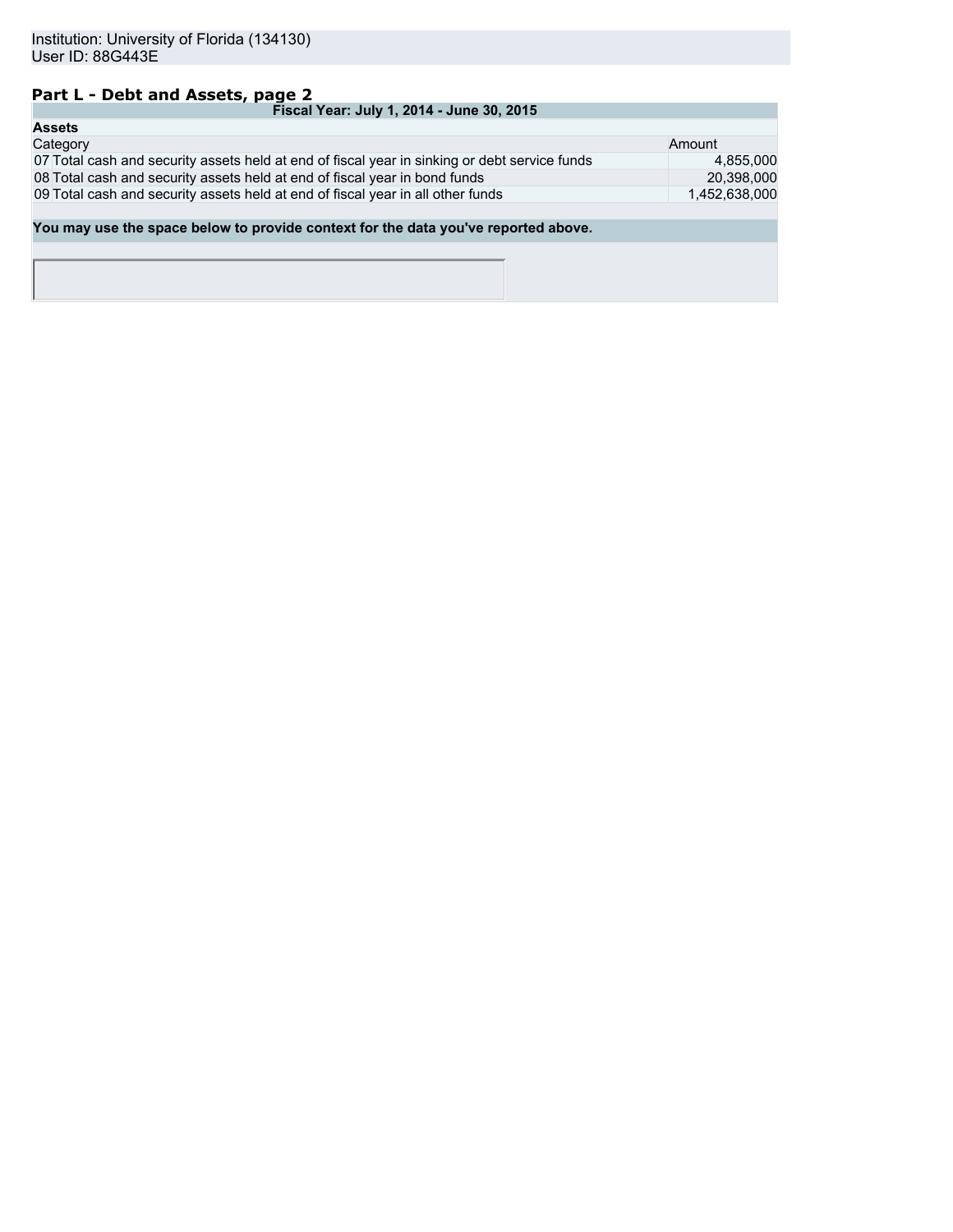### **Summary**

### **Finance Survey Summary**

IPEDS collects important information regarding your institution. All data reported in IPEDS survey components become available in the IPEDS Data Center and appear as aggregated data in various Department of Education reports. Additionally, some of the reported data appears specifically for your institution through the College Navigator website and is included in your institution's Data Feedback Report (DFR). The purpose of this summary is to provide you an opportunity to view some of the data that, when accepted through the IPEDS quality control process, will appear on the College Navigator website and/or your DFR. College Navigator is updated approximately three months after the data collection period closes and Data Feedback Reports will be available through the Data Center and sent to your institution's CEO in November 2016.

Please review your data for accuracy. If you have questions about the data displayed below after reviewing the data reported on the survey screens, please contact the IPEDS Help Desk at: 1-877-225-2568 or ipedshelp@rti.org.

| <b>Core Revenues</b>                          |                        |                                          |                                     |  |  |
|-----------------------------------------------|------------------------|------------------------------------------|-------------------------------------|--|--|
| <b>Revenue Source</b>                         | <b>Reported values</b> | <b>Percent of total core</b><br>revenues | Core revenues per FTE<br>enrollment |  |  |
| Tuition and fees                              | \$375,820,000          | 14%                                      | \$8,048                             |  |  |
| State appropriations                          | \$638,531,000          | 23%                                      | \$13,673                            |  |  |
| Local appropriations                          | \$0                    | 0%                                       | \$0                                 |  |  |
| Government grants and contracts               | \$546,143,000          | 20%                                      | \$11,695                            |  |  |
| Private gifts, grants, and contracts          | \$1,006,330,000        | 37%                                      | \$21,549                            |  |  |
| Investment income                             | \$29,335,000           | $1\%$                                    | \$628                               |  |  |
| Other core revenues                           | \$143,711,000          | 5%                                       | \$3,077                             |  |  |
| Total core revenues                           | \$2,739,870,000        | 100%                                     | \$58,670                            |  |  |
|                                               |                        |                                          |                                     |  |  |
| \$2,865,955,000<br>\$61,369<br>Total revenues |                        |                                          |                                     |  |  |

Other core revenues include federal appropriations; sales and services of educational activities; other operating and nonoperating sources; and other revenues and additions (e.g., capital appropriations, capital grants and gifts, etc.). Core revenues exclude revenues from auxiliary enterprises (e.g., bookstores, dormitories), hospitals, and independent operations. For institutions reporting in Full parent/child relationships, core revenues per FTE enrollment amounts will not be allocated to child institutions.

| <b>Core Expenses</b>                                                                                                                 |                 |      |          |  |  |  |
|--------------------------------------------------------------------------------------------------------------------------------------|-----------------|------|----------|--|--|--|
| <b>Expense function</b><br><b>Percent of total core</b><br><b>Reported values</b><br>Core expenses per FTE<br>enrollment<br>expenses |                 |      |          |  |  |  |
| Instruction                                                                                                                          | \$791,079,000   | 32%  | \$16,940 |  |  |  |
| Research                                                                                                                             | \$671,811,000   | 27%  | \$14,386 |  |  |  |
| Public service                                                                                                                       | \$527,158,000   | 21%  | \$11,288 |  |  |  |
| Academic support                                                                                                                     | \$189,528,000   | 8%   | \$4,058  |  |  |  |
| Institutional support                                                                                                                | \$182,219,000   | 7%   | \$3,902  |  |  |  |
| Student services                                                                                                                     | \$40,003,000    | 2%   | \$857    |  |  |  |
| Other core expenses                                                                                                                  | \$69,665,000    | 3%   | \$1,492  |  |  |  |
| Total core expenses                                                                                                                  | \$2,471,463,000 | 100% | \$52,922 |  |  |  |
|                                                                                                                                      |                 |      |          |  |  |  |
| Total expenses                                                                                                                       | \$2,602,872,000 |      | \$55,736 |  |  |  |

Other core expenses include scholarships and fellowships, net of discounts and allowances, and other expenses. Core expenses exclude expenses from auxiliary enterprises (e.g., bookstores, dormitories), hospitals, and independent operations. For institutions reporting in Full parent/child relationships, core expenses per FTE enrollment amounts will not be allocated to child institutions.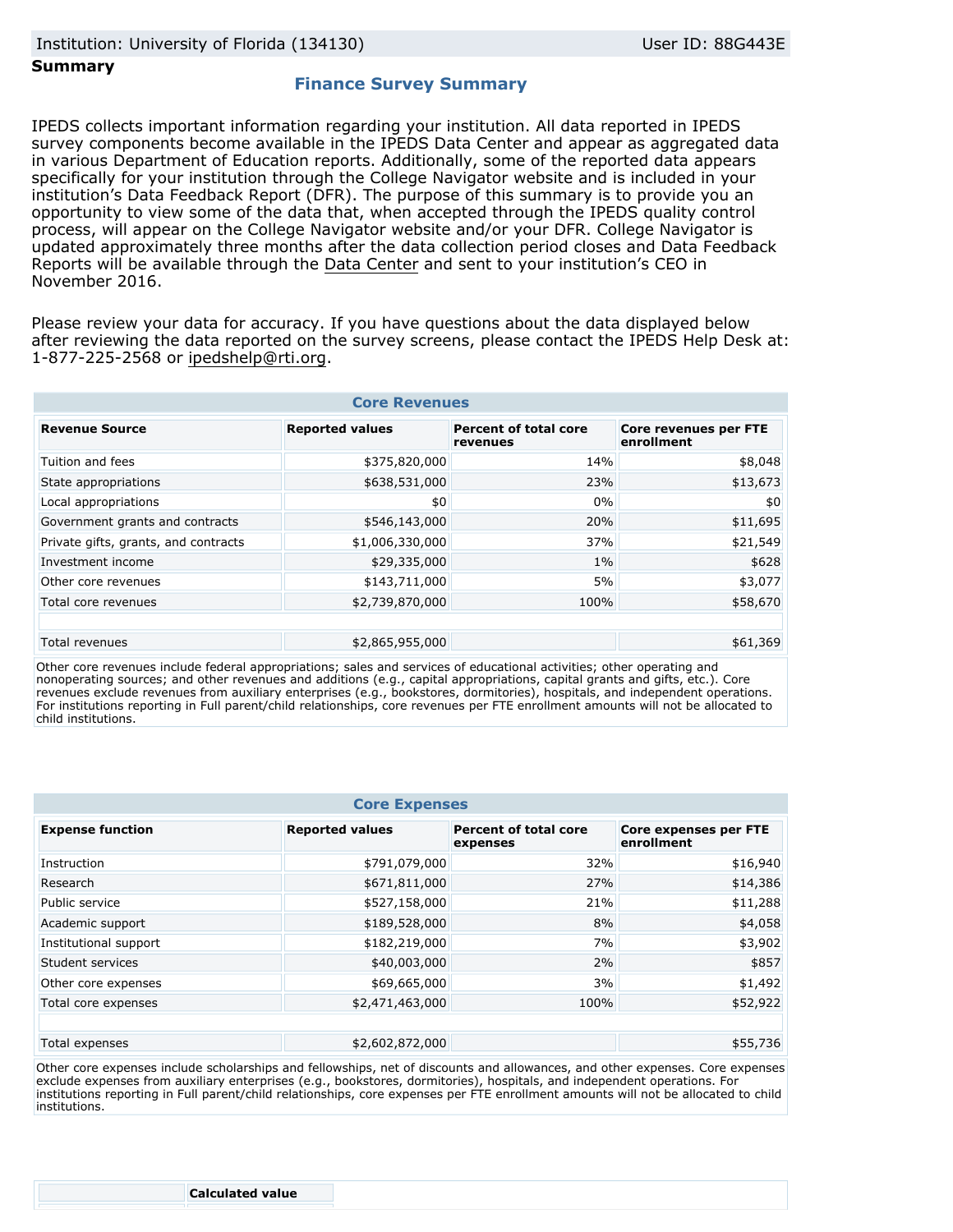| <b>FTE</b> enrollment | 700 |  |
|-----------------------|-----|--|
|                       |     |  |

The full-time equivalent (FTE) enrollment used in this report is the sum of the institution's FTE undergraduate enrollment and FTE graduate enrollment (as calculated from or reported on the 12-month Enrollment component). FTE is estimated using 12 month instructional activity (credit and/or contact hours). All doctor's degree students are reported as graduate students.